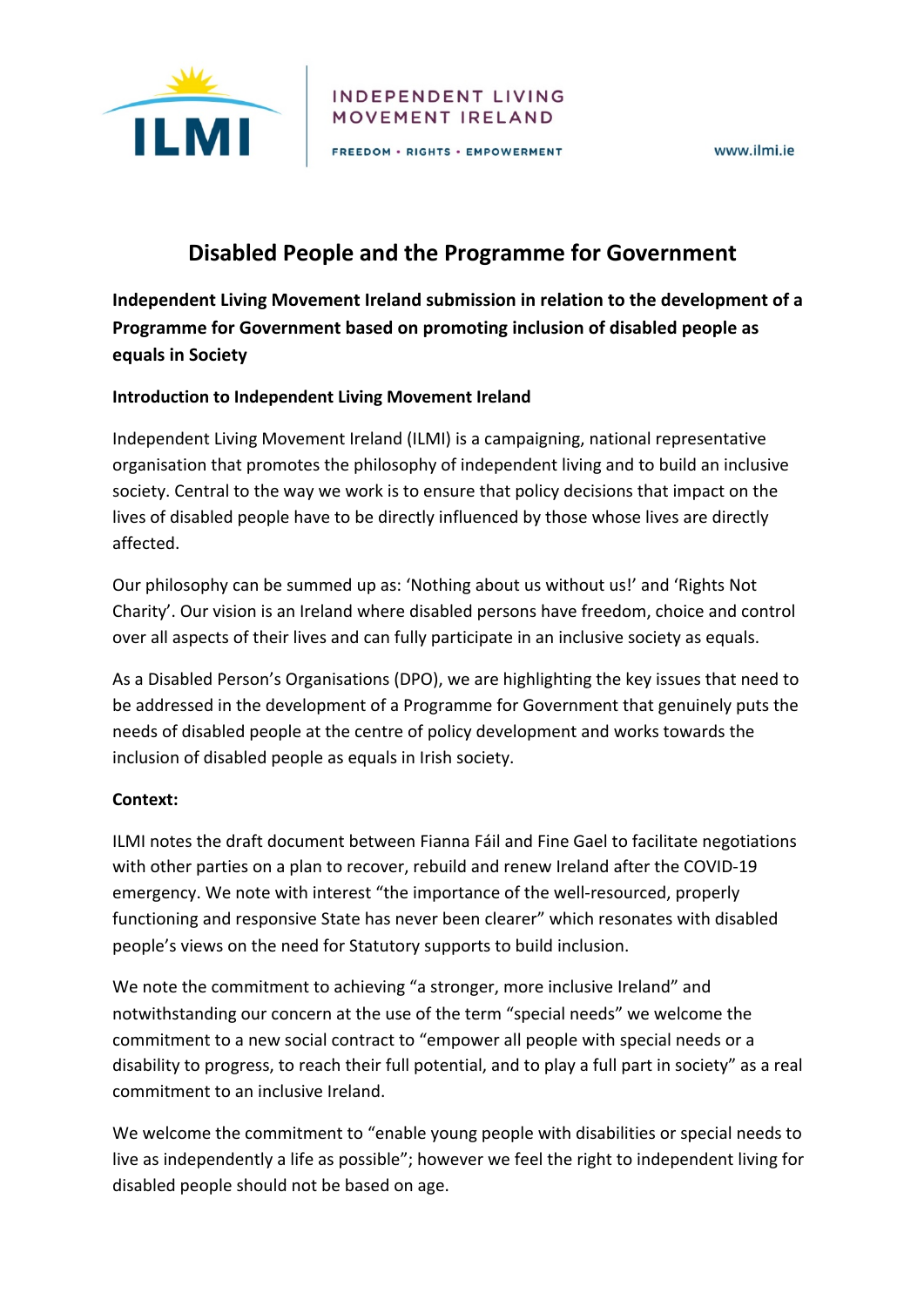**Our Members have identified the following crucial elements of developing a Programme for Government that will build an inclusive Ireland that really can empower disabled people to their full potential to live independent lives.**

## *1. Ensure that all decisions in relation to disabled people's lives are made in direct consultation with Disabled People.*

"Nothing about us without us": For far too long, decisions and supports framed for us around our disabilities in all aspects of our lives are decided by others. Ireland has ratified the UNCRPD, and there are specific articles (4.3 and 29b) that relate to the role of Disabled Person's Organisations (DPOs). These are separate from disability service provider organisations as DPOs are led by Disabled People and this forum is where we need to have our contributions heard and recognised in policy development.

"Funding is the true recognition of commitment": For true recognition and support of the independence of DPOs in our campaigning work, a new funding stream, at a remove to the Health Service Executive (HSE) should be advanced by government via the Department of Justice and Equality, keeping DPOs close in our working relationship to the development of equality and human rights policy. A funding stream resourced through the Department of Justice and Equality would begin to remove the fetters of the "medical model of disability". DPOs need to be permitted to speak freely about aspects of the medical model of disability which also imprisons us in a charity continuum of pity perpetuated by service providing organisations, and inadvertently endorsed by the HSE.

This very much is in parallel with commitments in the Fianna Fail / Fine Gael document to "support community groups, arts and cultural bodies, sports clubs, voluntary organisations, charity groups and voluntary bodies to recover and grow in the aftermath of the COVID-19 Emergency". These groups must be truly representative and based on principles of participative democracy in order to bring forward authentic voices of their communities.

**We want the Programme for Government to explicitly commit to direct engagement with Disabled Person's Organisations and ensure that they are resourced so that we can engage effectively in policy development.**

## *2. Legislate for a Right to Personal Assistance.*

The Personal Assistance Service (PAS) is a tool that allows us to live independently. The PAS enables us to do all the tasks that we cannot do for ourselves. It provides us with the freedom and flexibility we need to live our lives as we chose. A Personal Assistant (PA) is hired to assist us with a range of day-to-day tasks that we cannot physically do for ourselves.

With PAS we are in control and direct the PA to carry out tasks both inside and outside of the home, including personal care, domestic duties, assisting in day-to-day tasks such as shopping, support in the workplace or socialising. A PA does not "look after" or "care for" us. We delegate these tasks to our PAs and in doing so take back control of our lives.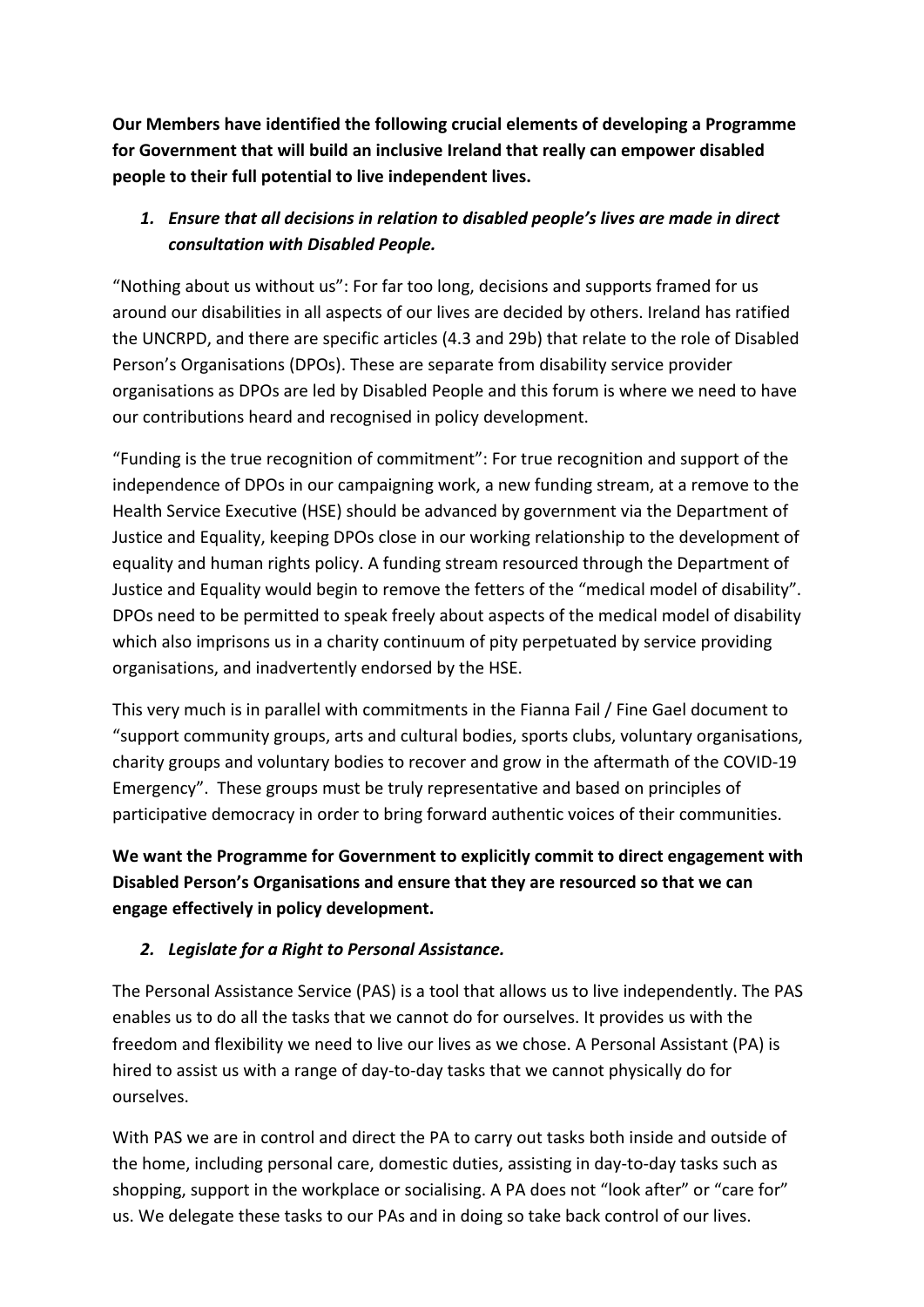A distinct benefit of PAS is that it reduces our dependence on our family and friends. The confidential relationship that develops between our PAs and us allows us to maintain a private life and our dignity. The PAS is often the difference between existing and living for many of us.

The right to a Personal Assistance Service is central to the aims outlined in the Fianna Fail / Fine Gael draft document to "empower all people with special needs or a disability to progress, to reach their full potential, and to play a full part in society" and to "enable young people with disabilities or special needs to live as independently a life as possible".

**We want the Programme for Government to commit to introduce legislation to guarantee us the right to a Personal Assistance Service as per Article 19 of the UN Convention on the Rights of Persons with Disabilities (UNCRPD).**

## *3. Ensure commitment to Personalised Budgets for disabled people during lifetime of new Government*

The publication of "Towards Personalised Budgets for People with a Disability in Ireland Report of the Task Force on Personalised Budgets" and the development of a demonstration model was a welcome commitment in the last programme for Government. This demonstration model process needs to be resourced and from this any learning to be the processed and adopted as policy to ensure disabled people can access direct payments from 2021.

**We want the Programme for Government to continue to commit to ensuring the Personalised Budgets demonstration models are rolled out and learning from these to ensure direct payments become a reality for disabled people who want them over the lifetime of this new Government.** 

#### *4. Commit to Investment in accessible Public Housing.*

Ireland is currently in the midst of a housing crisis, but there always has been a crisis for disabled people due to the lack of accessible housing. We are more than twice as likely to report discrimination relating to housing and over 1.6 times more likely to live in poor conditions, such as living in damp housing, lacking central heating or living in an area with neighbourhood problems. We are also particularly over-represented in the homeless population: more than one in four homeless people are disabled.

There are concerns about the disabled people who are the "hidden homeless" where disabled people who live in other people's homes and who are not on any housing list or where there is no expectation that they should live independent lives. There are also thousands of disabled people in residential and congregated settings who are denied a right to their own home, and lack of delivery of policy in terms of housing means that their needs are not being met.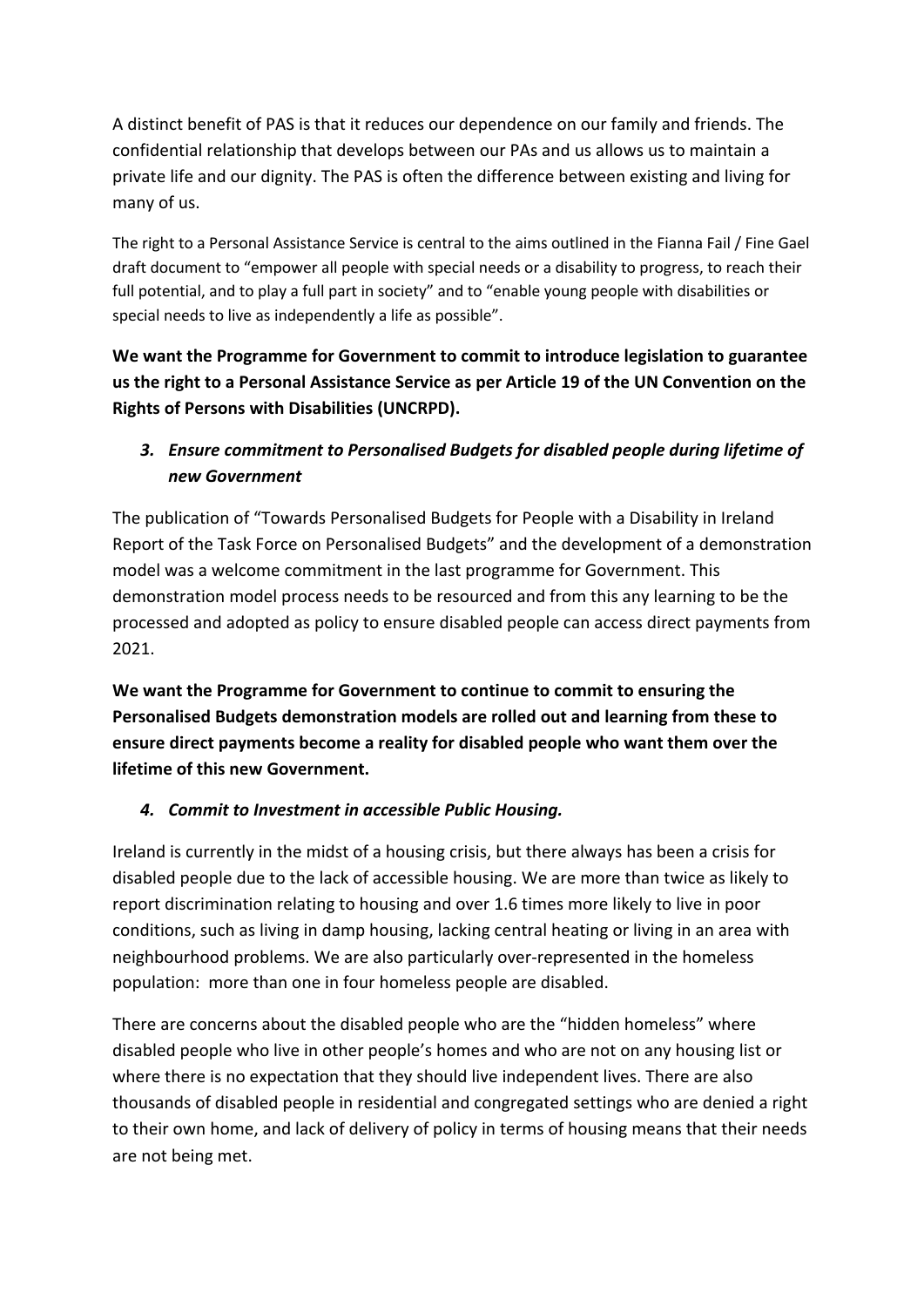Reliance on the Private Sector will not work and does not work for us, due to our particular accommodation needs and therefore many of us require investment in Public Housing.

Noting that part of the Mission of the draft Fianna Fail / Fine Gael document is "Housing for All", it is disappointing that no specific reference is made to the number of public housing to be made accessible for disabled people.

**We want the Programme for Government to commit a minimum of 10% of all social housing in their election manifestos and the development of any future programme for Government.** 

### *5. Commit to fulling resourcing and implementing A Time to Move On and end inappropriate institutional life*

The HSE policy "Time to Move on from Congregated Settings: A Strategy for Community Inclusion" (2011). Its aim was to ensure that "people living in congregated settings will move to dispersed forms of housing in ordinary communities, provided mainly by housing authorities." The report highlights in detail how institutional life robs disabled people of the independence to control their own lives and recognises that institutional life which results in "lives lived without dignity".

Yet, nine years on, thousands of disabled people continue to live in effective incarceration without the right to choose where the live in institutions.

There are also over 1000 disabled people inappropriately placed in nursing homes for the over 65s due to lack of appropriate supports such as personal assistance services or accessible housing.

The Covid19 outbreak has shown once again how inappropriate institutional life is. Not only does it deny people of agency and dignity in controlling where or who they live with, it also places disabled people and other groups inappropriately placed in institutions such as people seeking asylum in direct provision in unsafe, unhealthy environments.

**We want the Programme for Government to resourcing through the right to a PAS and inclusive public housing to ensuring the full implementation of a Time to Move On over the lifetime of Government. The Programme for Government also needs to align this policy with ending the system of Direct Provision.** 

*6. Ensure that mainstream social inclusion supports include disabled people and that best practice developed by ILMI in using technology is supported to be rolled out across the country* 

ILMI welcomes the commitment in the Fianna Fail / Fine Gael draft document to develop a new social contract based on "principles of equality and ensuring that every citizen has the opportunity to contribute to, and achieve, their potential." The Covid19 crisis has demonstrated that connection to other people is vital to ensuring our wellbeing.